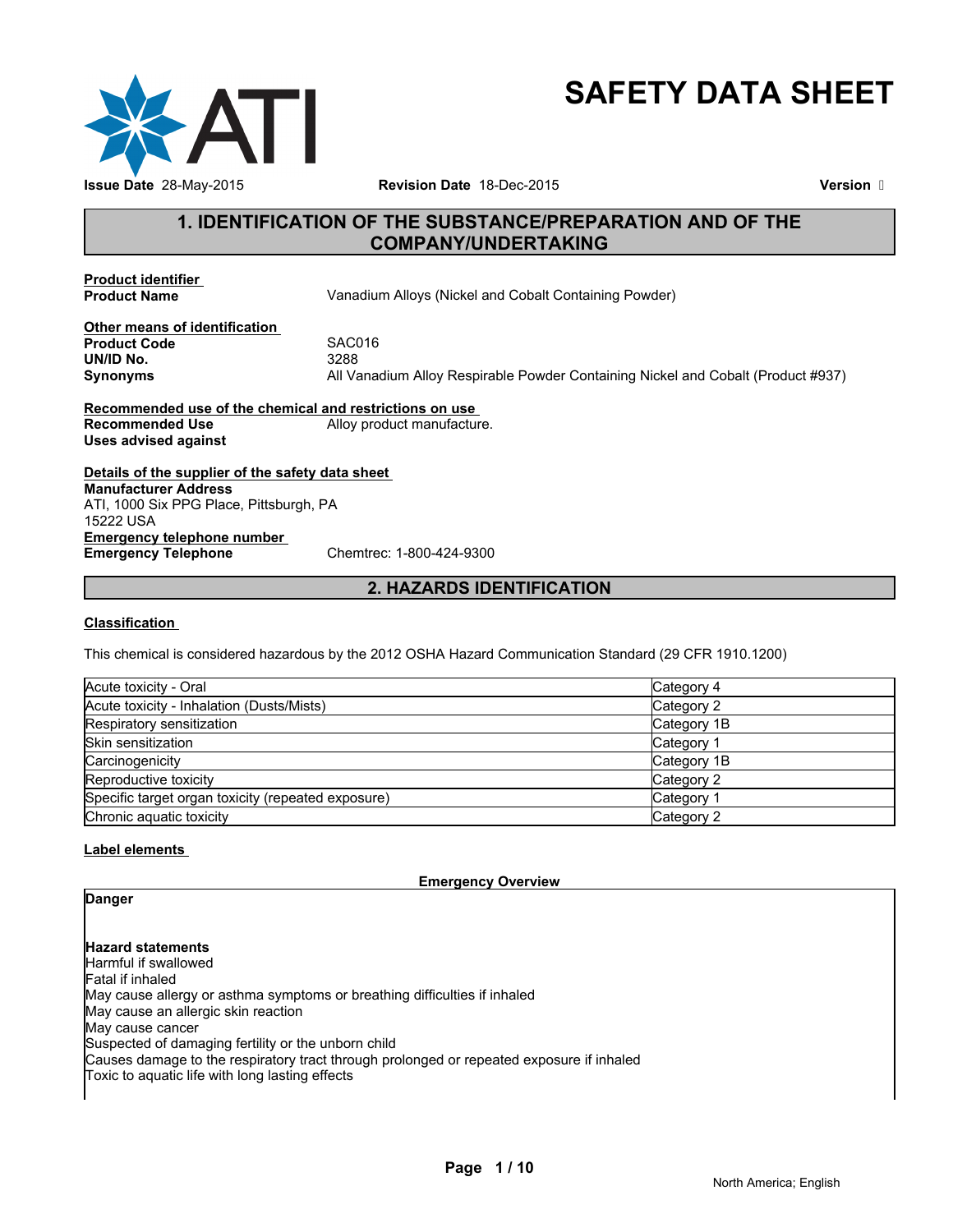#### **SAC016 Vanadium Alloys (Nickel and Cobalt Revision Date** 18-Dec-2015 **Containing Powder)**



#### **Precautionary Statements - Prevention**

Do not handle until all safety precautions have been read and understood Use personal protective equipment as required Wear protective gloves Wash hands thoroughly after handling Do not eat, drink or smoke when using this product Avoid breathing dust/fume Wear respiratory protection

#### **Precautionary Statements - Response**

Collect spillage Wash contaminated clothing before reuse If skin irritation occurs: Get medical advice/attention If experiencing respiratory symptoms: Call a POISON CENTER or doctor/physician IF SWALLOWED Call a POISON CENTER or doctor/physician if you feel unwell If Inhaled: Immediately call a POISON CENTER or doctor/ physician

#### **Precautionary Statements - Storage**

Store in a well-ventilated place. Keep container tightly closed

#### **Precautionary Statements - Disposal**

Dispose of contents/container to an approved waste disposal plant

#### **Hazards not otherwise classified (HNOC)**

Not applicable

#### **Other Information**

When product is subjected to welding, burning, melting, sawing, brazing, grinding, buffing, polishing, or other similar heat-generating processes, the following potentially hazardous airborne particles and/or fumes may be generated Titanium dioxide an IARC Group 2B carcinogen.

Hexavalent Chromium (Chromium VI) may cause lung, nasal, and/or sinus cancer Vanadium pentoxide (V2O5) affects eyes, skin, respiratory system

#### **3. COMPOSITION/INFORMATION ON INGREDIENTS**

**Synonyms** All Vanadium Alloy Respirable Powder Containing Nickel and Cobalt (Product #937).

| <b>Chemical Name</b> | <b>CAS No.</b> | Weight-%  |
|----------------------|----------------|-----------|
| Nickel               | 7440-02-0      | $15 - 40$ |
| Vanadium             | 7440-62-2      | $10 - 40$ |
| Zirconium            | 7440-67-7      | 15-35     |
| Titanium             | 7440-32-6      | $5 - 25$  |
| Chromium             | 7440-47-3      | $3 - 20$  |
| Cobalt               | 7440-48-4      | $0 - 10$  |
| Iron                 | 7439-89-6      | $0 - 10$  |
| Manganese            | 7439-96-5      | $0-5$     |
| Aluminum             | 7429-90-5      | $0-5$     |
| Niobium (Columbium)  | 7440-03-1      | $0 - 2$   |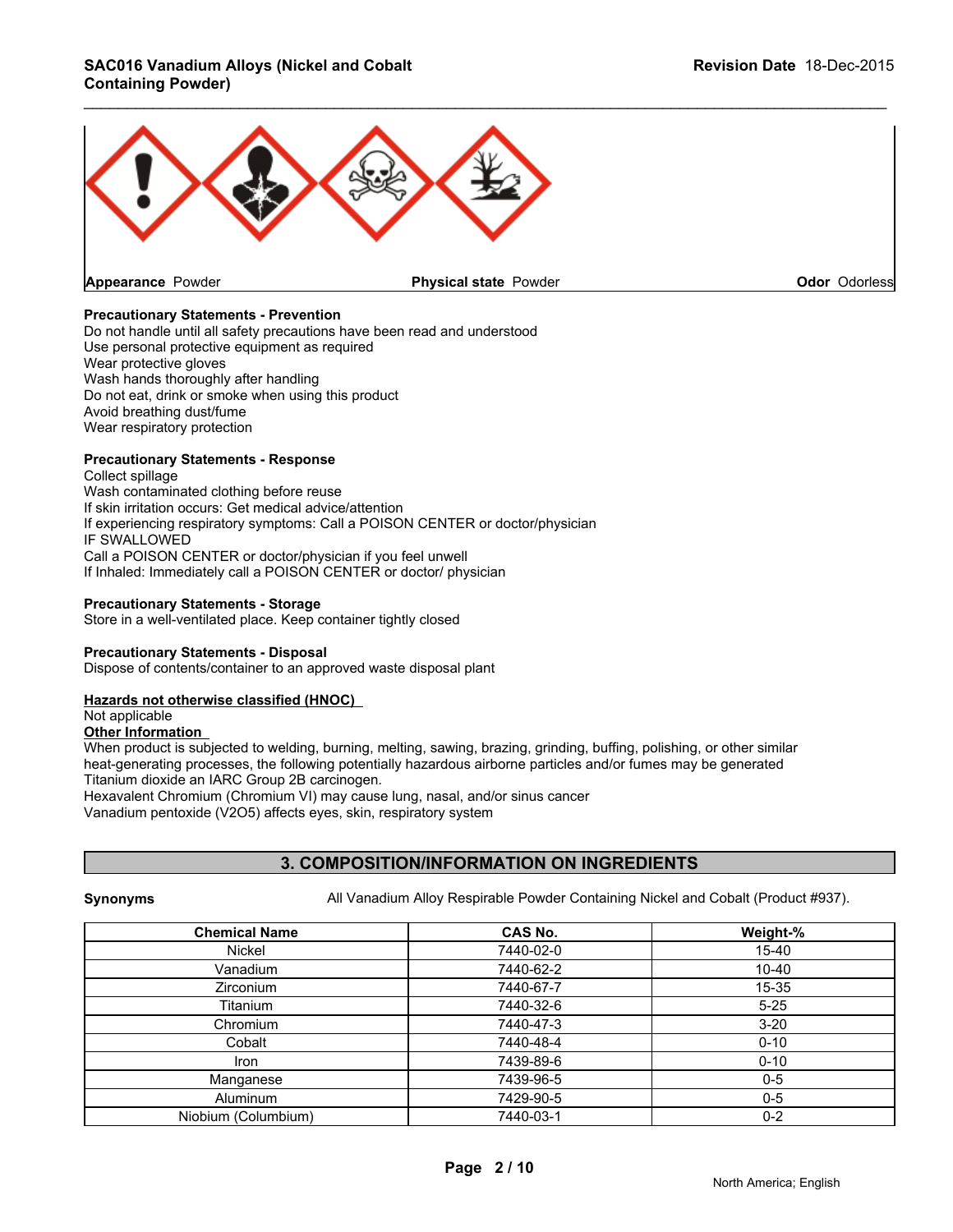#### **4. FIRST AID MEASURES**

.

\_\_\_\_\_\_\_\_\_\_\_\_\_\_\_\_\_\_\_\_\_\_\_\_\_\_\_\_\_\_\_\_\_\_\_\_\_\_\_\_\_\_\_\_\_\_\_\_\_\_\_\_\_\_\_\_\_\_\_\_\_\_\_\_\_\_\_\_\_\_\_\_\_\_\_\_\_\_\_\_\_\_\_\_\_\_\_\_\_\_\_\_\_

| <b>First aid measures</b>                                   |                                                                                                                                                                                                                                      |
|-------------------------------------------------------------|--------------------------------------------------------------------------------------------------------------------------------------------------------------------------------------------------------------------------------------|
| Eye contact                                                 | In the case of particles coming in contact with eyes during processing, treat as with any<br>foreign object.                                                                                                                         |
| <b>Skin Contact</b>                                         | In the case of skin irritation or allergic reactions see a physician. Wash off immediately with<br>soap and plenty of water.                                                                                                         |
| <b>Inhalation</b>                                           | If excessive amounts of smoke, fume, or particulate are inhaled during processing, remove<br>to fresh air and consult a qualified health professional. In the case of asthma symptoms or<br>breathing difficulties call a physician. |
| Ingestion                                                   | Not an expected route of exposure.                                                                                                                                                                                                   |
| Most important symptoms and effects, both acute and delayed |                                                                                                                                                                                                                                      |
| <b>Symptoms</b>                                             | May cause allergic skin reaction. May cause allergy or asthma symptoms or breathing<br>difficulties if inhaled. May cause acute gastrointestinal effects if swallowed.                                                               |
|                                                             | Indication of any immediate medical attention and special treatment needed                                                                                                                                                           |
| Note to physicians                                          | Treat symptomatically.                                                                                                                                                                                                               |
|                                                             |                                                                                                                                                                                                                                      |

# **5. FIRE-FIGHTING MEASURES**

#### **Suitable extinguishing media**

Smother with salt (NaCl) or class D dry powder fire extinguisher.

**Unsuitable extinguishing media** Do not spray water on burning metal as an explosion may occur. This explosive characteristic is caused by the hydrogen and steam generated by the reaction of water with the burning material.

#### **Specific hazards arising from the chemical**

Intense heat. Very fine, high surface area material resulting from processing this product may ignite spontaneously at room temperature. WARNING: Fine particles resulting from grinding, buffing, polishing, or similar processes of this product may form combustible dust-air mixtures. Keep particles away from all ignition sources including heat, sparks, and flame. Prevent dust accumulations to minimize combustible dust hazard.

**Hazardous combustion products**Titanium dioxide an IARC Group 2B carcinogen. Hexavalent Chromium (Chromium VI) may cause lung, nasal, and/or sinus cancer. Vanadium pentoxide (V2O5) affects eyes, skin, respiratory system.

#### **Explosion data Sensitivity to Mechanical Impact** None. **Sensitivity to Static Discharge** None.

#### **Protective equipment and precautions for firefighters**

As in any fire, wear self-contained breathing apparatus pressure-demand, MSHA/NIOSH approved (or equivalent) respirator and full protective gear.

#### **6. ACCIDENTAL RELEASE MEASURES**

**Personal precautions, protective equipment and emergency procedures** 

**Personal precautions** Use personal protective equipment as required.

**For emergency responders** Use personal protective equipment as required. Follow Emergency Response Guidebook,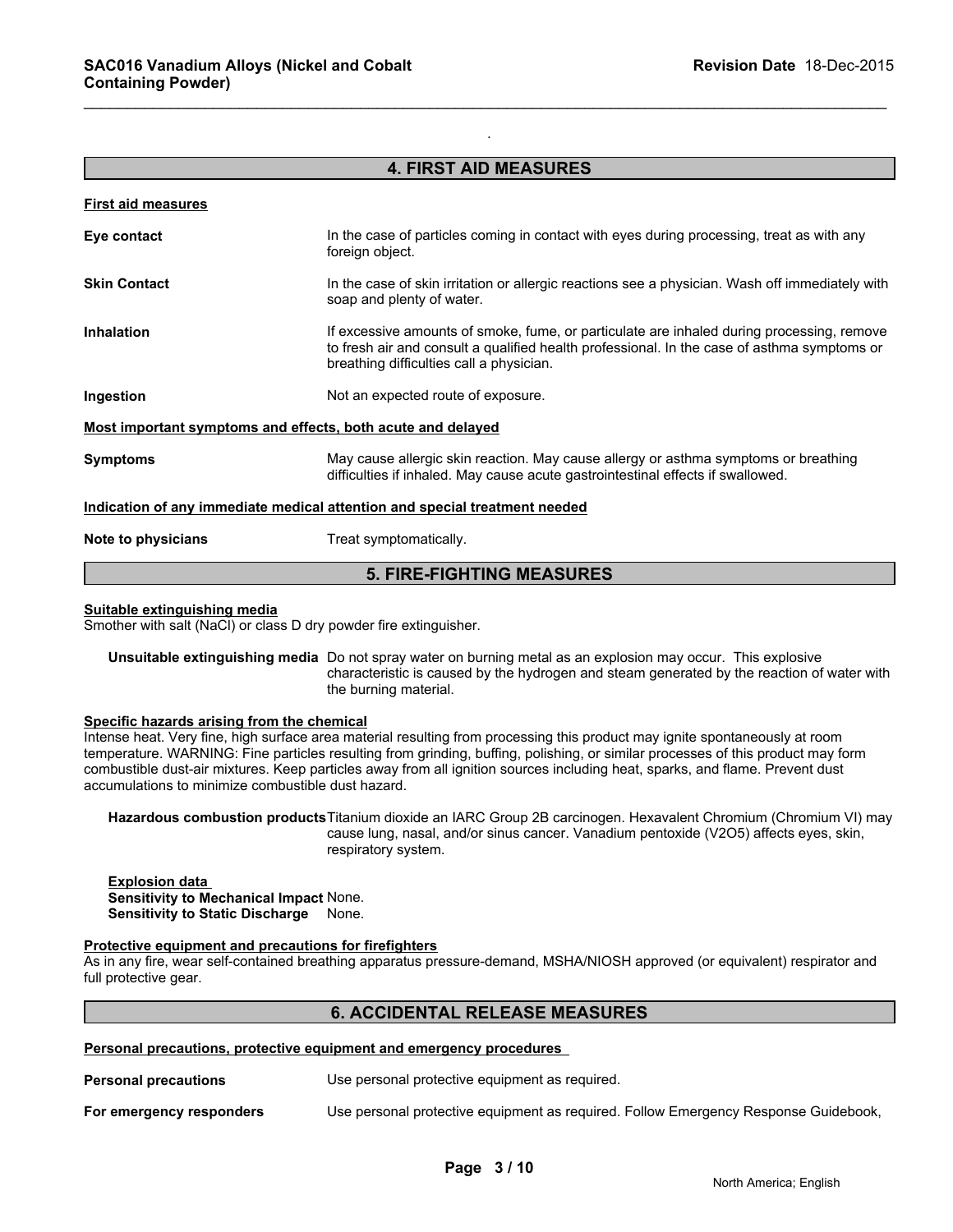|                                                              | Guide No. 152, EXCEPT for FIRE follow Emergency Response Guidebook, Guide No. 170.                                                                                                                                                                                                                                                                                                                                                                                                                    |
|--------------------------------------------------------------|-------------------------------------------------------------------------------------------------------------------------------------------------------------------------------------------------------------------------------------------------------------------------------------------------------------------------------------------------------------------------------------------------------------------------------------------------------------------------------------------------------|
| <b>Environmental precautions</b>                             |                                                                                                                                                                                                                                                                                                                                                                                                                                                                                                       |
| <b>Environmental precautions</b>                             | See section 12 for additional ecological information.                                                                                                                                                                                                                                                                                                                                                                                                                                                 |
| Methods and material for containment and cleaning up         |                                                                                                                                                                                                                                                                                                                                                                                                                                                                                                       |
| <b>Methods for containment</b>                               | Prevent further leakage or spillage if safe to do so.                                                                                                                                                                                                                                                                                                                                                                                                                                                 |
| Methods for cleaning up                                      | Sweep or shovel material into dry containers. Avoid creating uncontrolled dust.                                                                                                                                                                                                                                                                                                                                                                                                                       |
|                                                              | 7. HANDLING AND STORAGE                                                                                                                                                                                                                                                                                                                                                                                                                                                                               |
| <b>Precautions for safe handling</b>                         |                                                                                                                                                                                                                                                                                                                                                                                                                                                                                                       |
| Advice on safe handling                                      | Intense heat. Very fine, high surface area material resulting from grinding, buffing,<br>polishing, or similar processes of this product may ignite spontaneously at room<br>temperature. WARNING: Fine particles resulting from grinding, buffing, polishing, or similar<br>processes of this product may form combustible dust-air mixtures. Keep particles away<br>from all ignition sources including heat, sparks, and flame. Prevent dust accumulations to<br>minimize combustible dust hazard. |
| Conditions for safe storage, including any incompatibilities |                                                                                                                                                                                                                                                                                                                                                                                                                                                                                                       |
| <b>Storage Conditions</b>                                    | Keep chips, turnings, dust, and other small particles away from heat, sparks, flame and<br>other sources of ignition (i.e., pilot lights, electric motors and static electricity). For long-term<br>storage, keep sealed in argon-filled steel drums.                                                                                                                                                                                                                                                 |
| Incompatible materials                                       | Dissolves in hydrofluoric acid, Ignites in the presence of fluorine. When heated above<br>200°C, reacts exothermically with the following. Chlorine, bromine, halocarbons, carbon<br>tetrachloride, carbon tetrafluoride, and freon.                                                                                                                                                                                                                                                                  |

\_\_\_\_\_\_\_\_\_\_\_\_\_\_\_\_\_\_\_\_\_\_\_\_\_\_\_\_\_\_\_\_\_\_\_\_\_\_\_\_\_\_\_\_\_\_\_\_\_\_\_\_\_\_\_\_\_\_\_\_\_\_\_\_\_\_\_\_\_\_\_\_\_\_\_\_\_\_\_\_\_\_\_\_\_\_\_\_\_\_\_\_\_

# **8. EXPOSURE CONTROLS/PERSONAL PROTECTION**

#### **Control parameters**

### **Exposure Guidelines**

| <b>Chemical Name</b>             | <b>ACGIH TLV</b>                                                                                                                                                        | <b>OSHA PEL</b>                                                                                                                                        |
|----------------------------------|-------------------------------------------------------------------------------------------------------------------------------------------------------------------------|--------------------------------------------------------------------------------------------------------------------------------------------------------|
| Nickel<br>7440-02-0              | TWA: $1.5 \text{ mg/m}^3$ inhalable fraction                                                                                                                            | TWA: 1 $mq/m3$                                                                                                                                         |
| Vanadium<br>7440-62-2            |                                                                                                                                                                         | Ceiling: 0.5 mg/m <sup>3</sup> V2O5 respirable dust<br>Ceiling: 0.1 mg/m <sup>3</sup> V2O5 fume                                                        |
| <b>Zirconium</b><br>7440-67-7    | STEL: 10 mg/m <sup>3</sup> STEL: 10 mg/m <sup>3</sup> Zr<br>TWA: 5 mg/m <sup>3</sup> TWA: 5 mg/m <sup>3</sup> Zr                                                        | TWA: $5 \text{ mg/m}^3$ Zr<br>(vacated) STEL: 10 mg/m <sup>3</sup> (vacated) STEL:<br>10 mg/m $3$ Zr                                                   |
| Titanium<br>7440-32-6            |                                                                                                                                                                         |                                                                                                                                                        |
| Chromium<br>7440-47-3            | TWA: $0.5$ mg/m <sup>3</sup>                                                                                                                                            | TWA: 1 mg/m <sup>3</sup>                                                                                                                               |
| Cobalt<br>7440-48-4              | TWA: 0.02 mg/m <sup>3</sup> TWA: 0.02 mg/m <sup>3</sup> Co                                                                                                              | TWA: 0.1 mg/m <sup>3</sup> dust and fume                                                                                                               |
| Iron<br>7439-89-6                |                                                                                                                                                                         |                                                                                                                                                        |
| Manganese<br>7439-96-5           | TWA: $0.02$ mg/m <sup>3</sup> respirable fraction<br>TWA: 0.1 mg/m <sup>3</sup> inhalable fraction TWA:<br>$0.02$ mg/m <sup>3</sup> Mn<br>TWA: 0.1 mg/m <sup>3</sup> Mn | (vacated) STEL: 3 mg/m <sup>3</sup> fume<br>(vacated) Ceiling: $5 \text{ mg/m}^3$<br>Ceiling: 5 mg/m <sup>3</sup> fume Ceiling: 5 mg/m <sup>3</sup> Mn |
| Aluminum<br>7429-90-5            | TWA: 1 $mg/m3$ respirable fraction                                                                                                                                      | TWA: $15 \text{ mg/m}^3$ total dust<br>TWA: 5 $mg/m3$ respirable fraction                                                                              |
| Niobium (Columbium)<br>7440-03-1 |                                                                                                                                                                         |                                                                                                                                                        |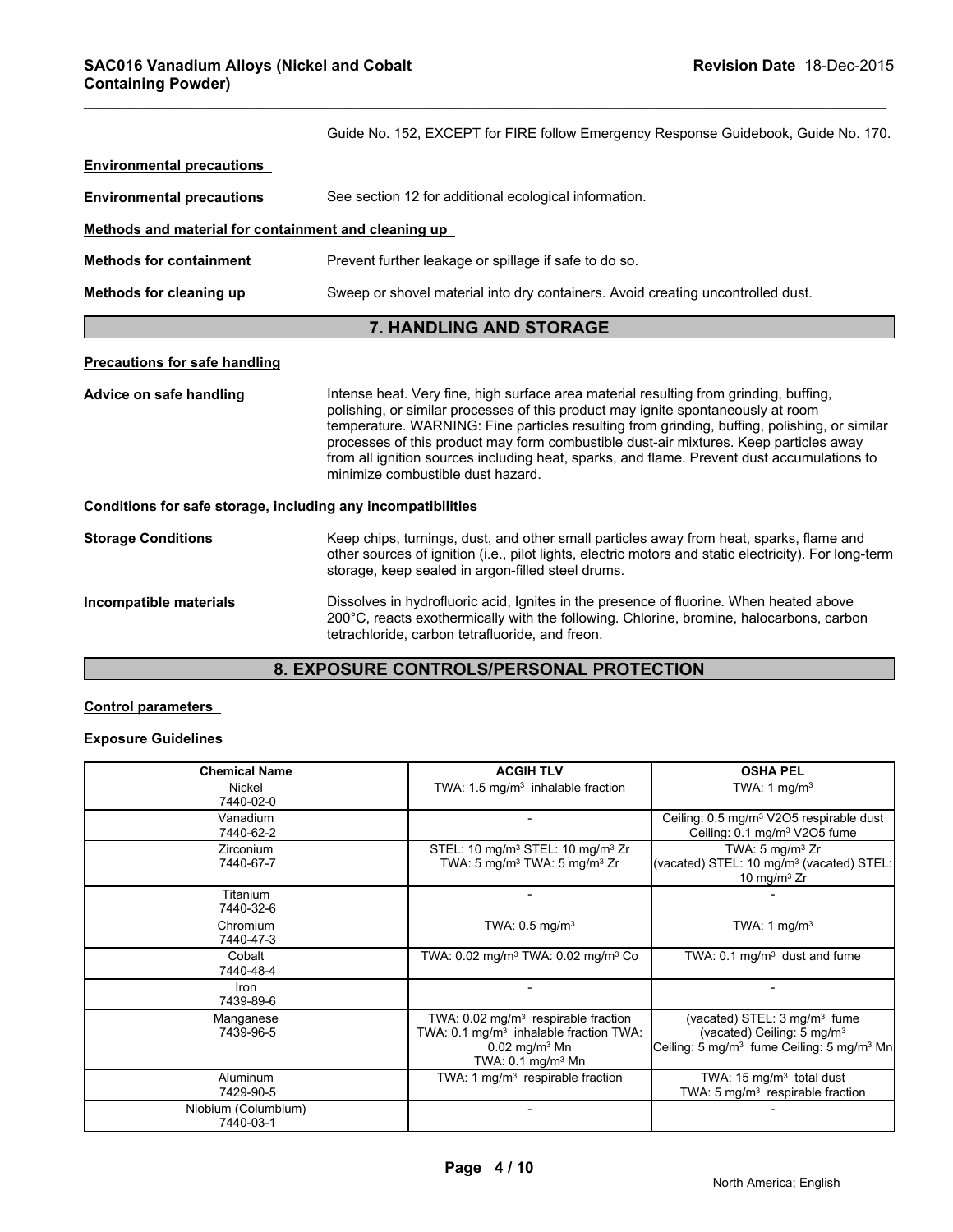### **Appropriate engineering controls**

| <b>Engineering Controls</b>           | Avoid generation of uncontrolled particles.                                                                                                                                                                                                                                                                                                                                                                 |
|---------------------------------------|-------------------------------------------------------------------------------------------------------------------------------------------------------------------------------------------------------------------------------------------------------------------------------------------------------------------------------------------------------------------------------------------------------------|
|                                       | Individual protection measures, such as personal protective equipment                                                                                                                                                                                                                                                                                                                                       |
| <b>Eye/face protection</b>            | When airborne particles may be present, appropriate eye protection is recommended. For<br>example, tight-fitting goggles, foam-lined safety glasses or other protective equipment that<br>shield the eyes from particles.                                                                                                                                                                                   |
| Skin and body protection              | Fire/flame resistant/retardant clothing may be appropriate during hot work with the product.                                                                                                                                                                                                                                                                                                                |
| <b>Respiratory protection</b>         | When particulates/fumes/gases are generated and if exposure limits are exceeded or<br>irritation is experienced, proper approved respiratory protection should be worn.<br>Positive-pressure supplied air respirators may be required for high airborne contaminat<br>concentrations. Respiratory protection must be provided in accordance with current local<br>regulations. Wear respiratory protection. |
| <b>General Hygiene Considerations</b> | Handle in accordance with good industrial hygiene and safety practice.                                                                                                                                                                                                                                                                                                                                      |

\_\_\_\_\_\_\_\_\_\_\_\_\_\_\_\_\_\_\_\_\_\_\_\_\_\_\_\_\_\_\_\_\_\_\_\_\_\_\_\_\_\_\_\_\_\_\_\_\_\_\_\_\_\_\_\_\_\_\_\_\_\_\_\_\_\_\_\_\_\_\_\_\_\_\_\_\_\_\_\_\_\_\_\_\_\_\_\_\_\_\_\_\_

# **9. PHYSICAL AND CHEMICAL PROPERTIES**

#### **Information on basic physical and chemical properties**

| <b>Physical state</b>            | Powder                  |                       |                |
|----------------------------------|-------------------------|-----------------------|----------------|
| Appearance                       | Powder                  | Odor                  | Odorless       |
| Color                            | Grey silver or metallic | <b>Odor threshold</b> | Not applicable |
| <b>Property</b>                  | <b>Values</b>           | Remarks • Method      |                |
| рH                               |                         |                       |                |
| Melting point/freezing point     | $>1000$ °C / $>1860$ °F |                       |                |
| Boiling point / boiling range    |                         |                       |                |
| <b>Flash point</b>               |                         |                       |                |
| <b>Evaporation rate</b>          |                         | Not applicable        |                |
| <b>Flammability (solid, gas)</b> |                         | Flammable             |                |
| <b>Flammability Limit in Air</b> |                         |                       |                |
| <b>Upper flammability limit:</b> |                         |                       |                |
| Lower flammability limit:        |                         |                       |                |
| Vapor pressure                   |                         | Not applicable        |                |
| Vapor density                    |                         | Not applicable        |                |
| <b>Specific Gravity</b>          | $5.0 - 7.2$             |                       |                |
| <b>Water solubility</b>          | Insoluble               |                       |                |
| Solubility in other solvents     |                         | Not applicable        |                |
| <b>Partition coefficient</b>     |                         | Not applicable        |                |
| <b>Autoignition temperature</b>  |                         | Not applicable        |                |
| <b>Decomposition temperature</b> |                         | Not applicable        |                |
| <b>Kinematic viscosity</b>       |                         | Not applicable        |                |
| <b>Dynamic viscosity</b>         |                         | Not applicable        |                |
| <b>Explosive properties</b>      | Not applicable          |                       |                |
| <b>Oxidizing properties</b>      | Not applicable          |                       |                |
| <b>Other Information</b>         |                         |                       |                |
| <b>Softening point</b>           |                         |                       |                |
| <b>Molecular weight</b>          |                         |                       |                |
| VOC Content (%)                  | Not applicable          |                       |                |
| <b>Density</b>                   |                         |                       |                |
| <b>Bulk density</b>              | 180-250 lb/ft3          |                       |                |

# **10. STABILITY AND REACTIVITY**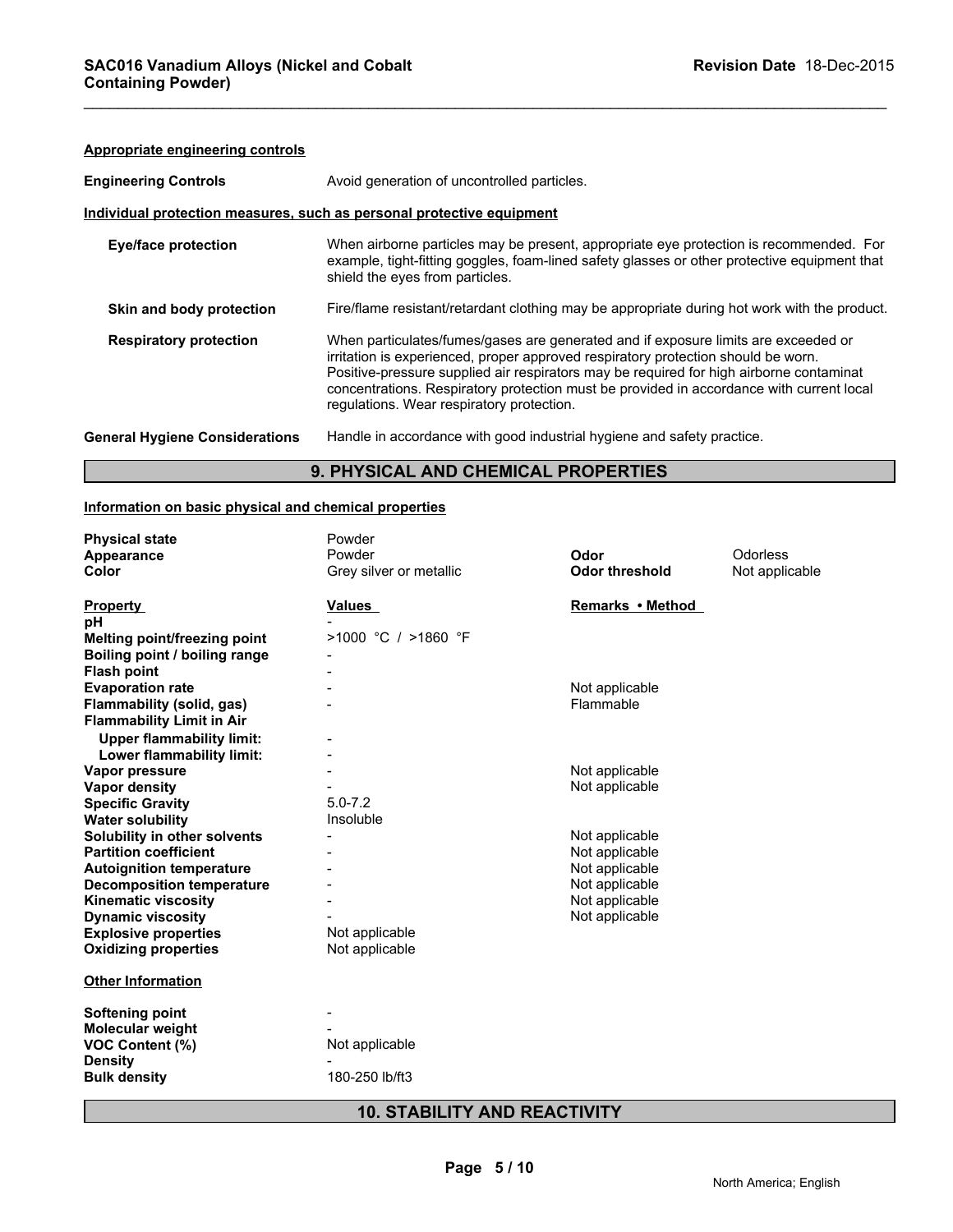**Reactivity**  Not applicable

**Chemical stability** Stable under normal conditions. **Possibility of Hazardous Reactions** None under normal processing.<br>Hazardous polymerization

Hazardous polymerization does not occur.

#### **Conditions to avoid**

Dust formation and dust accumulation.

#### **Incompatible materials**

Dissolves in hydrofluoric acid, Ignites in the presence of fluorine. When heated above 200°C, reacts exothermically with the following. Chlorine, bromine, halocarbons, carbon tetrachloride, carbon tetrafluoride, and freon.

#### **Hazardous Decomposition Products**

When product is subjected to welding, burning, melting, sawing, brazing, grinding, buffing, polishing, or other similar heat-generating processes, the following potentially hazardous airborne particles and/or fumes may be generated: Titanium dioxide an IARC Group 2B carcinogen. Hexavalent Chromium (Chromium VI) may cause lung, nasal, and/or sinus cancer. Vanadium pentoxide (V2O5) affects eyes, skin, respiratory system.

\_\_\_\_\_\_\_\_\_\_\_\_\_\_\_\_\_\_\_\_\_\_\_\_\_\_\_\_\_\_\_\_\_\_\_\_\_\_\_\_\_\_\_\_\_\_\_\_\_\_\_\_\_\_\_\_\_\_\_\_\_\_\_\_\_\_\_\_\_\_\_\_\_\_\_\_\_\_\_\_\_\_\_\_\_\_\_\_\_\_\_\_\_

#### **11. TOXICOLOGICAL INFORMATION**

#### **Information on likely routes of exposure**

#### **Product Information**

| <b>Inhalation</b>   | Cobalt-containing powders may be fatal if inhaled. Cobalt-containing alloys may cause<br>sensitization by inhalation. May cause cancer by inhalation. Causes damage to the<br>respiratory tract through prolonged or repeated exposure. |
|---------------------|-----------------------------------------------------------------------------------------------------------------------------------------------------------------------------------------------------------------------------------------|
| Eye contact         | Product not classified.                                                                                                                                                                                                                 |
| <b>Skin Contact</b> | May cause sensitization by skin contact.                                                                                                                                                                                                |
| <b>Ingestion</b>    | Harmful if swallowed.                                                                                                                                                                                                                   |

| <b>Chemical Name</b>             | Oral LD50           | <b>Dermal LD50</b>       | <b>Inhalation LC50</b> |
|----------------------------------|---------------------|--------------------------|------------------------|
| Vanadium<br>7440-62-2            | > 2000 mg/kg bw     |                          |                        |
| Nickel<br>7440-02-0              | > 9000 mg/kg bw     | $\overline{\phantom{a}}$ | $> 10.2$ mg/L          |
| Zirconium<br>7440-67-7           | 5000 mg/kg bw       |                          | $>4.3$ mg/L            |
| Titanium<br>7440-32-6            | > 5000 mg/kg bw     | $\overline{\phantom{0}}$ |                        |
| Chromium<br>7440-47-3            | > 3400 mg/kg bw     | $\overline{\phantom{a}}$ | $> 5.41$ mg/L          |
| llron<br>7439-89-6               | 98,600 mg/kg bw     |                          | $> 0.25$ mg/L          |
| Cobalt<br>7440-48-4              | 550 mg/kg bw        | $>$ 2000 mg/kg bw        | $< 0.05$ mg/L          |
| Manganese<br>7439-96-5           | >2000 mg/kg bw      |                          | $>5.14$ mg/L           |
| Aluminum<br>7429-90-5            | 15,900 mg/kg bw     | $\overline{\phantom{a}}$ | $> 1$ mg/L             |
| Niobium (Columbium)<br>7440-03-1 | $> 10,000$ mg/kg bw | > 2000 mg/kg bw          |                        |

#### **Information on toxicological effects**

**Symptoms** May cause sensitization by skin contact. May cause allergy or asthma symptoms or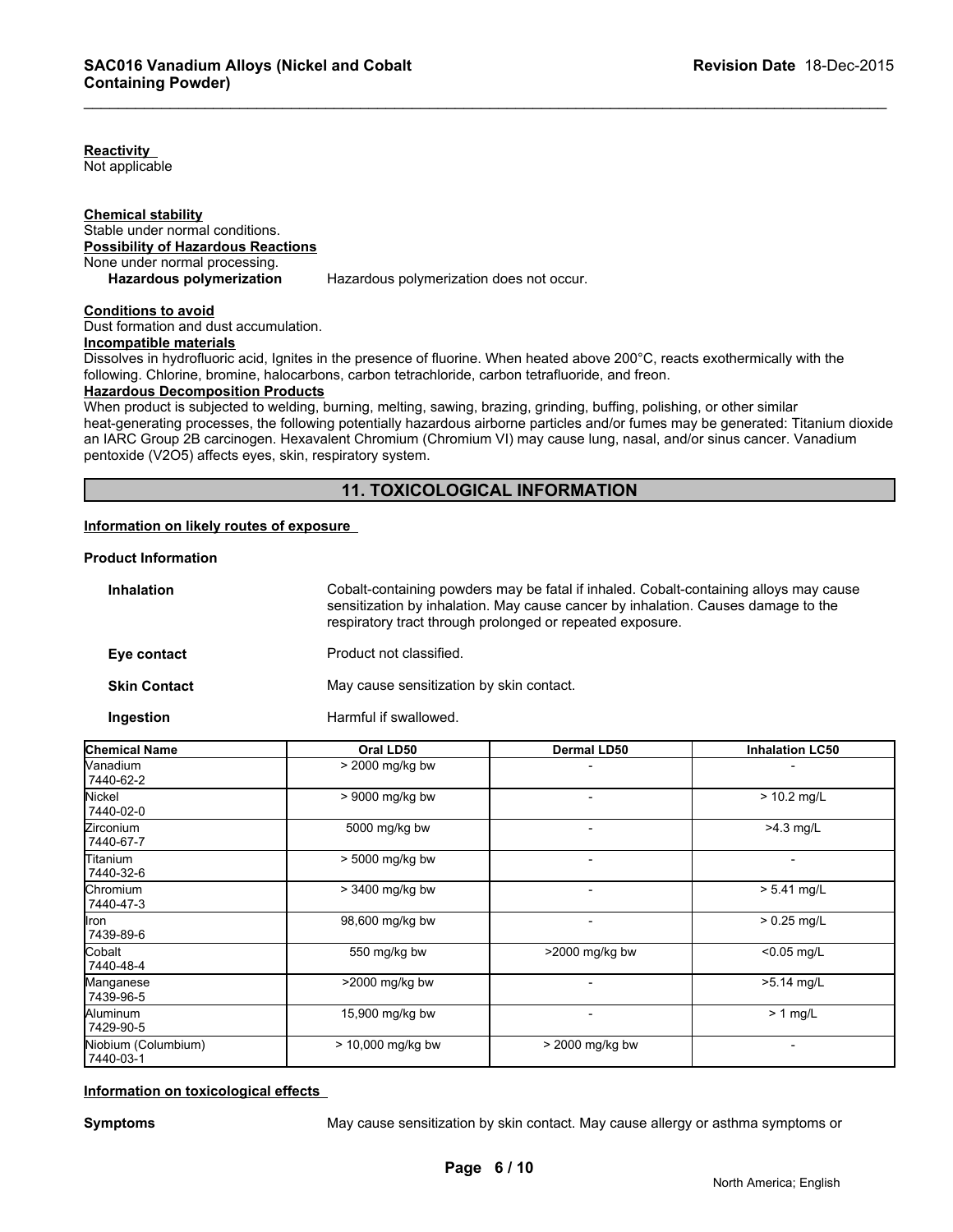breathing difficulties if inhaled. May cause acute gastrointestinal effects if swallowed.

\_\_\_\_\_\_\_\_\_\_\_\_\_\_\_\_\_\_\_\_\_\_\_\_\_\_\_\_\_\_\_\_\_\_\_\_\_\_\_\_\_\_\_\_\_\_\_\_\_\_\_\_\_\_\_\_\_\_\_\_\_\_\_\_\_\_\_\_\_\_\_\_\_\_\_\_\_\_\_\_\_\_\_\_\_\_\_\_\_\_\_\_\_

#### **Delayed and immediate effects as well as chronic effects from short and long-term exposure**

| <b>Acute toxicity</b>             | Harmful if swallowed. Cobalt-containing powders may be fatal if inhaled.                  |
|-----------------------------------|-------------------------------------------------------------------------------------------|
| <b>Skin corrosion/irritation</b>  | Product not classified.                                                                   |
| Serious eye damage/eye irritation | Product not classified.                                                                   |
| <b>Sensitization</b>              | May cause sensitization by skin contact. Cobalt-containing alloys may cause sensitization |
|                                   | by inhalation.                                                                            |
| <b>Germ cell mutagenicity</b>     | Product not classified.                                                                   |
| Carcinogenicity                   | May cause cancer by inhalation.                                                           |

| <b>Chemical Name</b>  | <b>ACGIH</b> | <b>IARC</b>          | <b>NTP</b>                      | <b>OSHA</b> |
|-----------------------|--------------|----------------------|---------------------------------|-------------|
| Nickel<br>7440-02-0   |              | Group 1<br>Group 2B  | Known<br>Reasonably Anticipated | $\lambda$   |
| Chromium<br>7440-47-3 |              | Group 3              |                                 |             |
| Cobalt<br>7440-48-4   | A3           | Group 2A<br>Group 2B | Known                           | ↗           |

**STOT - single exposure<br>STOT - repeated exposure** 

**Reproductive toxicity Possible risk of impaired fertility.**<br>**STOT - single exposure Product not classified. STOT - repeated exposure** Causes disorder and damage to the: Respiratory System.<br>**Aspiration hazard** Product not classified. Product not classified.

# **12. ECOLOGICAL INFORMATION**

#### **Ecotoxicity**

| Causes disorder and damage to the: Respiratory System.<br><b>STOT - repeated exposure</b><br>Product not classified.<br><b>Aspiration hazard</b> |                                                                                                                                        |                                                                                                                                                                                                                     |                                                                                                 |                                                                                                                                                                                             |  |
|--------------------------------------------------------------------------------------------------------------------------------------------------|----------------------------------------------------------------------------------------------------------------------------------------|---------------------------------------------------------------------------------------------------------------------------------------------------------------------------------------------------------------------|-------------------------------------------------------------------------------------------------|---------------------------------------------------------------------------------------------------------------------------------------------------------------------------------------------|--|
| <b>12. ECOLOGICAL INFORMATION</b>                                                                                                                |                                                                                                                                        |                                                                                                                                                                                                                     |                                                                                                 |                                                                                                                                                                                             |  |
| <b>Ecotoxicity</b><br>This product as shipped is classified for aquatic chronic toxicity                                                         |                                                                                                                                        |                                                                                                                                                                                                                     |                                                                                                 |                                                                                                                                                                                             |  |
| <b>Chemical Name</b>                                                                                                                             | Algae/aquatic plants                                                                                                                   | <b>Fish</b>                                                                                                                                                                                                         | <b>Toxicity to</b><br>microorganisms                                                            | Crustacea                                                                                                                                                                                   |  |
| Nickel<br>7440-02-0                                                                                                                              | NOEC/EC10 values range<br>from $12.3 \mu g/l$ for<br>Scenedesmus accuminatus<br>to 425 µg/l for<br>Pseudokirchneriella<br>subcapitata. | The 96h LC50s values range<br>from 0.4 mg Ni/L for<br>Pimephales promelas to 320<br>mg Ni/L for Brachydanio<br>rerio.                                                                                               | The 30 min EC50 of nickel<br>for activated sludge was 33<br>mg Ni/L.                            | The 48h LC50s values range<br>from 0.013 mg Ni/L for<br>Ceriodaphnia dubia to 4970<br>mg Ni/L for Daphnia magna.                                                                            |  |
| Vanadium<br>7440-62-2                                                                                                                            | The 72 h EC50 of vanadium<br>pentoxide to Desmodesmus<br>subspicatus was 2,907 ug of<br>V/L.                                           | The 96 h LC50 of vanadium<br>pentoxide to Pimephales<br>promelas was 1,850 ug of<br>$V/L$ .                                                                                                                         | The 3 h EC50 of sodium<br>metavanadate for activated<br>sludge was greater than 100<br>$mg/L$ . | The 48 h EC50 of sodium<br>vanadate to Daphnia magna<br>was 2,661 ug of V/L.                                                                                                                |  |
| Zirconium<br>7440-67-7                                                                                                                           | The 14 d NOEC of zirconium<br>dichloride oxide to Chlorella<br>vulgaris was greater than<br>102.5 mg of Zr/L.                          | The 96 h LL50 of zirconium<br>to Danio rerio was greater<br>than 74.03 mg/L.                                                                                                                                        |                                                                                                 | The 48 h EC50 of zirconium<br>dioxide to Daphnia magna<br>was greater than 74.03 mg<br>of Zr/L.                                                                                             |  |
| Titanium<br>7440-32-6                                                                                                                            | The 72 h EC50 of titanium<br>dioxide to<br>Pseudokirchnerella<br>subcapitata was 61 mg of<br><b>TiO2/L.</b>                            | The 96 h LC50 of titanium<br>dioxide to Cyprinodon<br>variegatus was greater than<br>10,000 mg of TiO2/L.<br>The 96 h LC50 of titanium<br>dioxide to Pimephales<br>promelas was greater than<br>1,000 mg of TiO2/L. | The 3 h EC50 of titanium<br>dioxide for activated sludge<br>were greater than 1000<br>$mg/L$ .  | The 48 h EC50 of titanium<br>dioxide to Daphnia Magna<br>was greater than 1000 mg of<br>TiO <sub>2</sub> /L.                                                                                |  |
| Chromium<br>7440-47-3                                                                                                                            | $\overline{a}$                                                                                                                         |                                                                                                                                                                                                                     | $\overline{\phantom{a}}$                                                                        | $\overline{\phantom{a}}$                                                                                                                                                                    |  |
| Cobalt<br>7440-48-4                                                                                                                              | The 72 h EC50 of cobalt<br>dichloride to<br>Pseudokirchneriella<br>subcapitata was 144 ug of<br>Co/L.                                  | The 96h LC50 of cobalt<br>dichloride ranged from 1.5<br>mg Co/L for Oncorhynchus<br>mykiss to 85 mg Co/L for<br>Danio rerio.                                                                                        | The 3 h EC50 of cobalt<br>dichloride for activated<br>sludge was 120 mg of Co/L.                | The 48 h LC50 of cobalt<br>dichloride ranged from 0.61<br>mg Co/L for Ceriodaphnia<br>dubia tested in soft.<br>DOM-free water to >1800mg<br>Co/L for Tubifex tubifex in<br>very hard water. |  |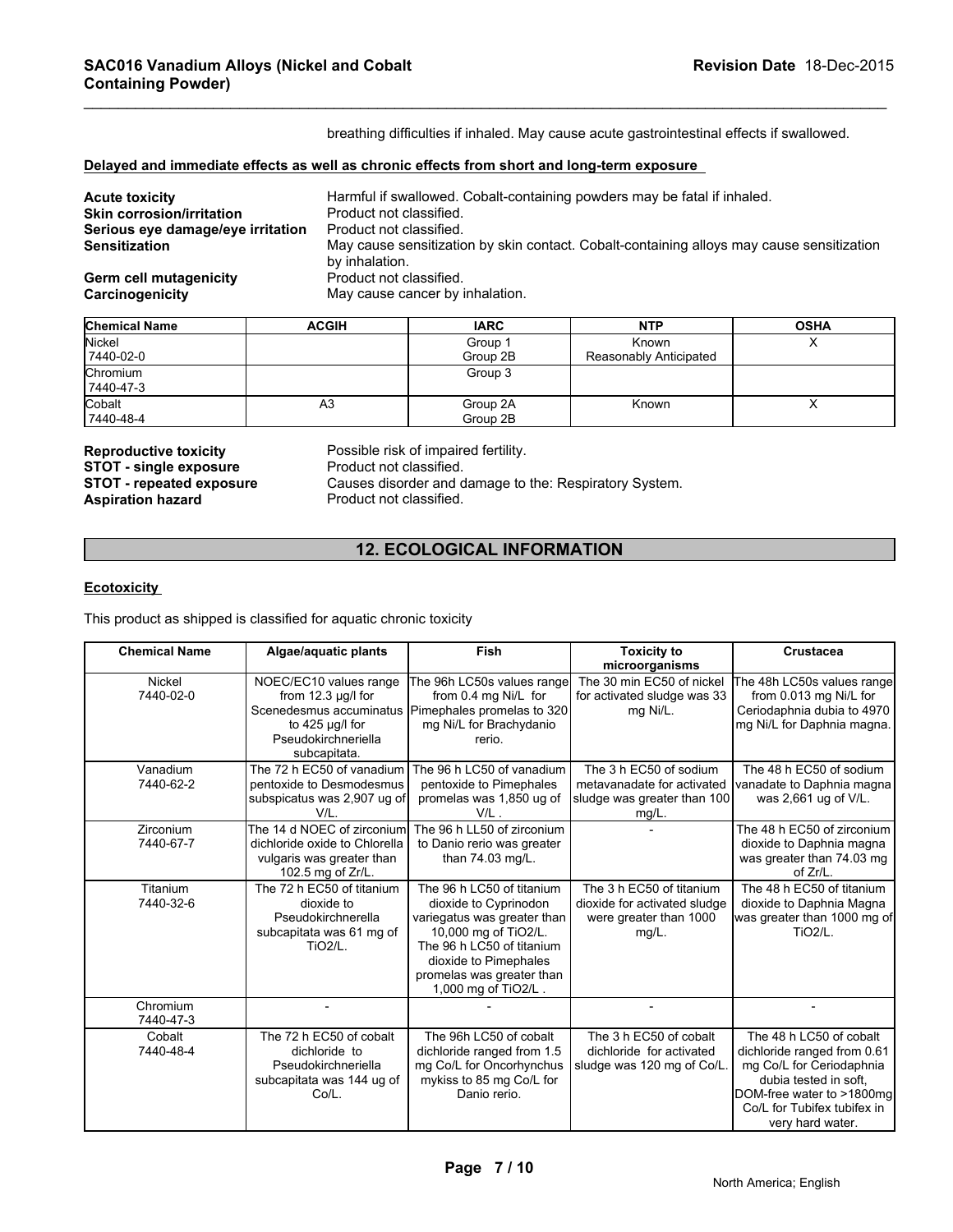| Iron<br>7439-89-6                |                                                                                                                                                                                                                    | The 96 h LC50 of 50% iron<br>loxide black in water to Daniol<br>rerio was greater than<br>10,000 mg/L.                  | The 3 h EC50 of iron oxide<br>for activated sludge was<br>greater than 10,000 mg/L. | The 48 h EC50 of iron oxide<br>to Daphnia magna was<br>greater than 100 mg/L.                                                                                                           |
|----------------------------------|--------------------------------------------------------------------------------------------------------------------------------------------------------------------------------------------------------------------|-------------------------------------------------------------------------------------------------------------------------|-------------------------------------------------------------------------------------|-----------------------------------------------------------------------------------------------------------------------------------------------------------------------------------------|
| Manganese<br>7439-96-5           | The 72 h EC50 of<br>manganese to<br>Desmodesmus subspicatus<br>was 2.8 mg of Mn/L.                                                                                                                                 | The 96 h LC50 of<br>manganese to<br>Oncorhynchus mykiss was<br>greater than 3.6 mg of Mn/L                              | The 3 h EC50 of manganese<br>for activated sludge was<br>greater than 1000 mg/L.    | The 48 h EC50 of<br>manganese to Daphnia<br>magna was greater than 1.6<br>mg/L.                                                                                                         |
| Aluminum<br>7429-90-5            | The 96-h EC50 values for<br>reduction of biomass of<br>Pseudokirchneriella<br>subcapitata in AAP-Medium<br>at pH 6, 7, and 8 were<br>estimated as 20.1, 5.4, and<br>150.6 µg/L, respectively, for<br>dissolved Al. | The 96 h LC50 of aluminum<br>to Oncorhynchus mykiss<br>was 7.4 mg of Al/L at pH 6.5<br>and 14.6 mg of AI/L at pH<br>7.5 |                                                                                     | The 48-hr LC50 for<br>Ceriodaphnia dubia exposed<br>to Aluminium chloride<br>increased from 0.72 to<br>greater than 99.6 mg/L with<br>water hardness increasing<br>from 25 to 200 mg/L. |
| Niobium (Columbium)<br>7440-03-1 |                                                                                                                                                                                                                    |                                                                                                                         |                                                                                     |                                                                                                                                                                                         |

\_\_\_\_\_\_\_\_\_\_\_\_\_\_\_\_\_\_\_\_\_\_\_\_\_\_\_\_\_\_\_\_\_\_\_\_\_\_\_\_\_\_\_\_\_\_\_\_\_\_\_\_\_\_\_\_\_\_\_\_\_\_\_\_\_\_\_\_\_\_\_\_\_\_\_\_\_\_\_\_\_\_\_\_\_\_\_\_\_\_\_\_\_

#### **Persistence and degradability**

#### **Other adverse effects**

.

#### **13. DISPOSAL CONSIDERATIONS**

#### **Waste treatment methods**

**Disposal of wastes** Disposal should be in accordance with applicable regional, national and local laws and regulations.

**Contaminated packaging Mone anticipated.** 

| <b>Chemical Name</b>  | <b>RCRA - D Series Wastes</b> |
|-----------------------|-------------------------------|
| Chromium<br>7440-47-3 | 5.0 mg/L regulatory level     |

This product contains one or more substances that are listed with the State of California as a hazardous waste.

### **14. TRANSPORT INFORMATION**

| DOT                       | Regulated                                                                  |
|---------------------------|----------------------------------------------------------------------------|
| UN/ID No.                 | 3288                                                                       |
| Proper shipping name      | Toxic solid, inorganic, n.o.s. (Vanadium Alloys-Nickel Cobalt Containing)  |
| <b>Hazard Class</b>       | 6.1                                                                        |
| <b>Packing Group</b>      |                                                                            |
| <b>Special Provisions</b> | Follow Emergency Response Guidebook, Guide No. 152, Except for FIRE follow |
|                           | Emergency Guidebook, Guide No. 170                                         |

# **15. REGULATORY INFORMATION**

**International Inventories**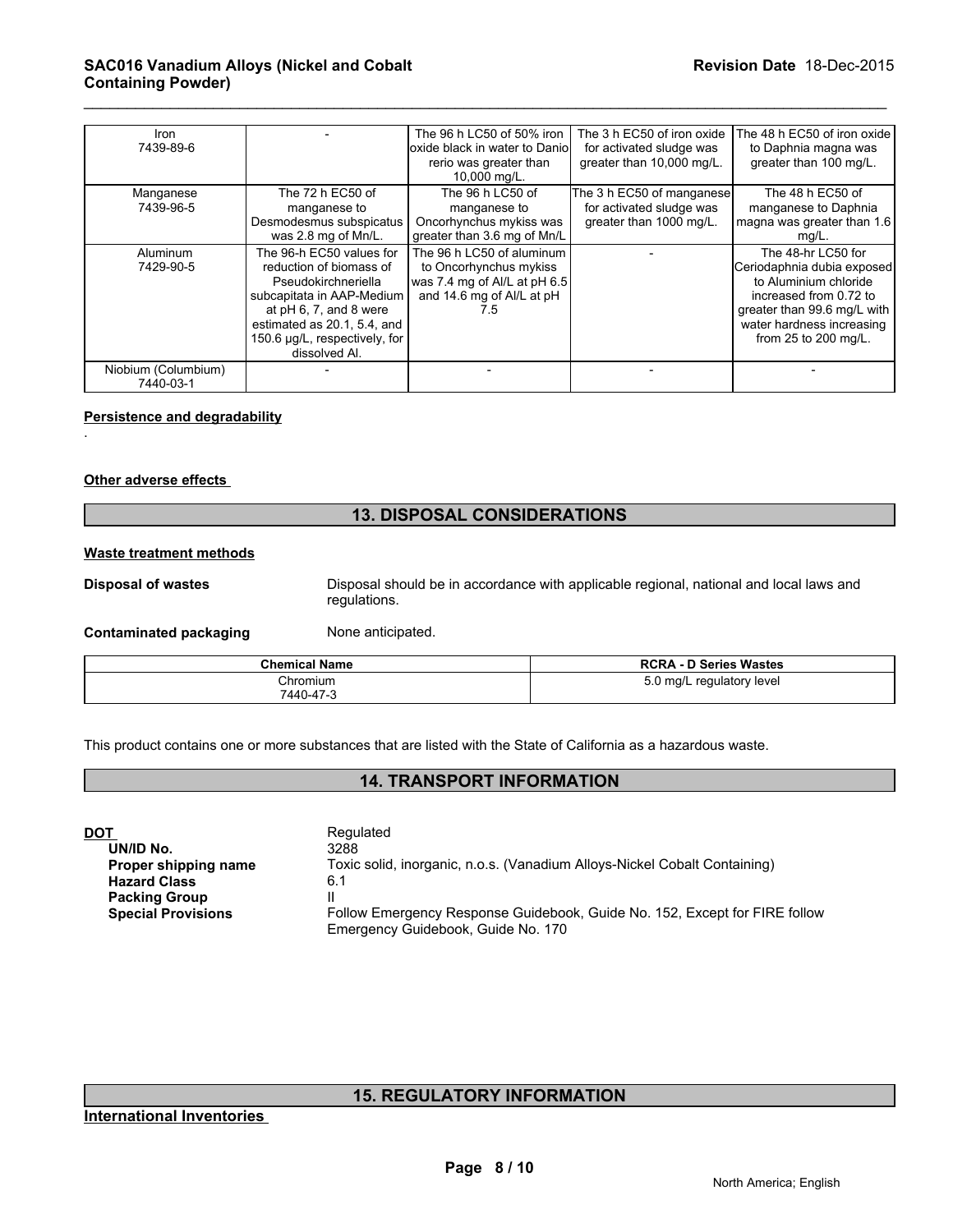| TSCA                 | Complies |  |
|----------------------|----------|--|
| <b>DSL/NDSL</b>      | Complies |  |
| <b>EINECS/ELINCS</b> | Complies |  |
| ENCS                 | Complies |  |
| IECSC                | Complies |  |
| KECL                 | Complies |  |
| <b>PICCS</b>         | Complies |  |
| AICS                 | Complies |  |

#### **Legend:**

**TSCA** - United States Toxic Substances Control Act Section 8(b) Inventory

**DSL/NDSL** - Canadian Domestic Substances List/Non-Domestic Substances List

**EINECS/ELINCS** - European Inventory of Existing Chemical Substances/European List of Notified Chemical Substances

**ENCS** - Japan Existing and New Chemical Substances

**IECSC** - China Inventory of Existing Chemical Substances

**KECL** - Korean Existing and Evaluated Chemical Substances

**PICCS** - Philippines Inventory of Chemicals and Chemical Substances

**AICS** - Australian Inventory of Chemical Substances

#### **US Federal Regulations**

#### **SARA 313**

Section 313 of Title III of the Superfund Amendments and Reauthorization Act of 1986 (SARA). This product contains a chemical or chemicals which are subject to the reporting requirements of the Act and Title 40 of the Code of Federal Regulations, Part 372

\_\_\_\_\_\_\_\_\_\_\_\_\_\_\_\_\_\_\_\_\_\_\_\_\_\_\_\_\_\_\_\_\_\_\_\_\_\_\_\_\_\_\_\_\_\_\_\_\_\_\_\_\_\_\_\_\_\_\_\_\_\_\_\_\_\_\_\_\_\_\_\_\_\_\_\_\_\_\_\_\_\_\_\_\_\_\_\_\_\_\_\_\_

| <b>Chemical Name</b>  | <b>CAS No.</b> | Weight-% | <b>SARA 313 - Threshold Values %</b> |
|-----------------------|----------------|----------|--------------------------------------|
| Nickel - 7440-02-0    | 7440-02-0      | 15-40    |                                      |
| Chromium - 7440-47-3  | 7440-47-3      | $3-20$   |                                      |
| Cobalt - 7440-48-4    | 7440-48-4      | 0-10     |                                      |
| Manganese - 7439-96-5 | 7439-96-5      | ບ-ວ      | ۰.υ                                  |

#### **SARA 311/312 Hazard Categories**

| Acute health hazard               | Yes |
|-----------------------------------|-----|
| <b>Chronic Health Hazard</b>      | Yes |
| Fire hazard                       | No. |
| Sudden release of pressure hazard | No  |
| <b>Reactive Hazard</b>            | No  |

#### **CWA (Clean Water Act)**

| <b>SARA STIGLE HAZARD CALCULTES</b>        |                         |                               |                                  |                        |
|--------------------------------------------|-------------------------|-------------------------------|----------------------------------|------------------------|
| Acute health hazard                        |                         | Yes.                          |                                  |                        |
| <b>Chronic Health Hazard</b>               |                         | Yes.                          |                                  |                        |
| Fire hazard                                |                         | No                            |                                  |                        |
| Sudden release of pressure hazard          |                         | No.                           |                                  |                        |
| <b>Reactive Hazard</b>                     |                         | No.                           |                                  |                        |
| and 40 CFR 122.42)<br><b>Chemical Name</b> | <b>CWA - Reportable</b> | <b>CWA - Toxic Pollutants</b> | <b>CWA - Priority Pollutants</b> | <b>CWA - Hazardous</b> |
|                                            |                         |                               |                                  |                        |
|                                            | <b>Quantities</b>       |                               |                                  | <b>Substances</b>      |
| Nickel<br>7440-02-0                        |                         | X                             | x                                |                        |
| Chromium                                   |                         | X                             | X                                |                        |

#### **CERCLA**

This material, as supplied, contains one or more substances regulated as a hazardous substance under the Comprehensive Environmental Response Compensation and Liability Act (CERCLA) (40 CFR 302)

| <b>Chemical Name</b>  | <b>Hazardous Substances RQs</b> |
|-----------------------|---------------------------------|
| Nickel<br>7440-02-0   | 100 lb                          |
| Chromium<br>7440-47-3 | 5000 lb                         |

#### **US State Regulations**

#### **California Proposition 65**

This product contains the following Proposition 65 chemicals